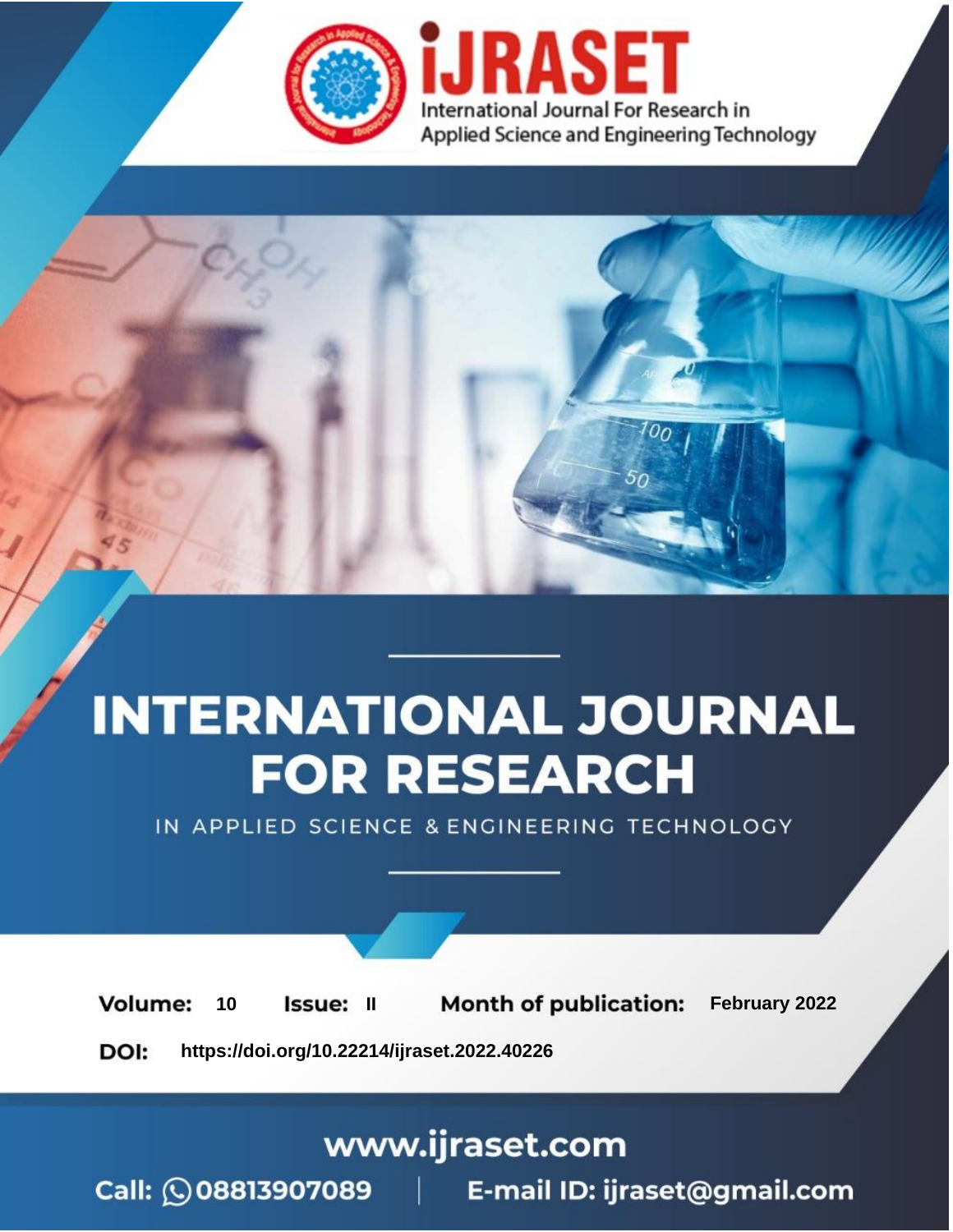

### **Gender Mainstreaming on the Boards of Directors of Banks: Its impact on Bank Performance**

Krishan Lal Grover

*Sri Guru Hari Singh College, Sri Jiwan Nagar (Sirsa) Haryana*

*Abstract: Gender mainstreaming is an approach to achieve gender equality. It entails incorporating a gender viewpoint into the development, planning, implementation, monitoring, and assessment of policies, regulatory measures, and expenditure plans. While promoting gender equality mainstreaming, alliances between men and women, results in good return which encourages inclusive growth. Corporate governance regulations all over the world encourage the inclusion of women on corporate boards. In 2013, it became mandatory for a company's board of directors to include at least one female director. Board directors play a vital role in any organisation.* 

*The primary responsibility of board directors is to increase shareholder wealth. Because of the opacity in banks, the position of board directors is crucial. Their role isn't just to make policies; it also includes putting forth efforts to ensure banking's longterm viability. A well-functioning banking system is regarded as a prerequisite for growth. An attempt is made to investigate the role of female directors in Indian banking, using return on assets and return on equity as performance measures. The panel data is used to examine five public banks and five private banks listed on the BSE. Research articles on the role of gender diversity in the board of directors in affecting bank performance have been collected from several refereed journals to review the related literature.*

*Keywords: Banking, Gender, Director, Performance, Woman*

#### **I. INTRODUCTION**

Gender mainstreaming is a strategy for promoting gender equality in the workplace. Mainstreaming entails incorporating a gender viewpoint into the development, planning, implementation, monitoring, and assessment of policies, regulatory measures, and expenditure plans. It implies making gender perspectives and the objective of gender equality prominent in all activities. Gender diversity (supporting gender equality) was earlier viewed as a social problem inside the administrative board; however, for numerous reasons, it is now viewed as a "value-driver" in the framework of organisational strategy and corporate governance (Terjesen, 2009).

In the past, the World Bank has made substantial and timely contributions to the creation of commitments to promote gender equality more effectively. According to a survey on gender diversity in the financial services sector in the year 2020 across 468 firms in 37 countries and jurisdictions, the financial-services industry has made the most progress in terms of expanding the number of women in senior leadership posts.

Women were represented on 20% of executive committees and 23% of boards in 2019, with more than 30% of corporations having more than 30% of women on executive committees and 37% on boards (Oliver Wyman, 2020).The Indian banking sector contributes to economic growth by not just channeling savings into investment but also by enhancing resource allocation efficiency. An efficient banking system is viewed as a prerequisite for economic growth. The changing corporate environment around the world has necessitated the creation of a diverse board of directors. Diversity increases the organization's flexibility and innovation, allowing it to better meet the needs of its customers.

The executive board supervises and controls the organization's operations. According to Ferreira (2010), diversity on the board of directors is an important factor that has caught the attention of companies. Gail and Dechant (1997) observed that gender diversity helps to solve the company's central problems by utilising new ideas and promoting the social image of the company.

The Companies Act of 2013 mandated that a company's board of directors include at least one female director. In many countries, the proportion of female directors was never more than 1%. Women's representation in businesses is gradually increasing as many countries implement gender quotas to promote gender diversity. India has one of the lowest percentages of women in business in the world, whereas Shafique et al. (2014) argue that the number of women on the Board of Directors improves the performance of the banks.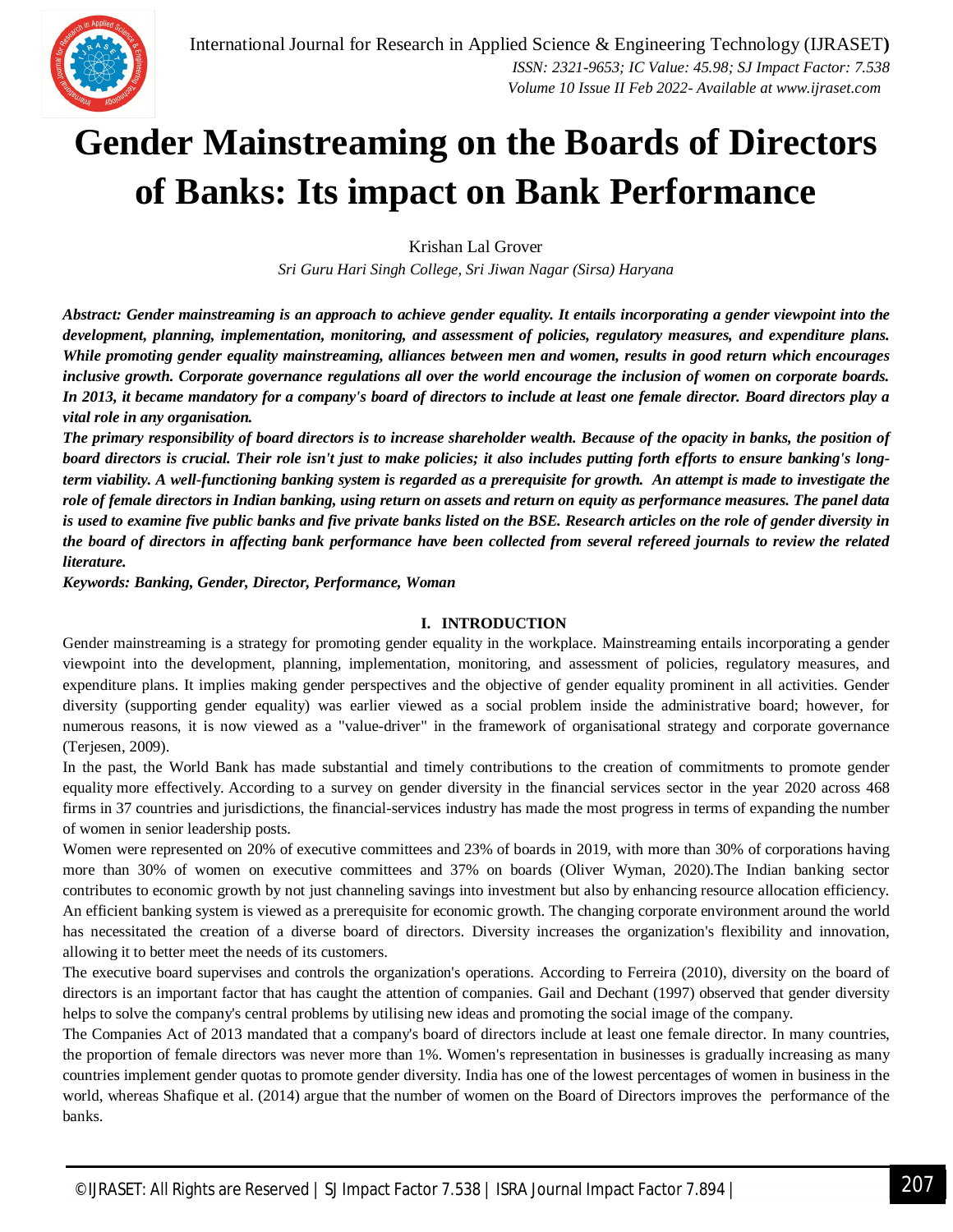

International Journal for Research in Applied Science & Engineering Technology (IJRASET**)**

 *ISSN: 2321-9653; IC Value: 45.98; SJ Impact Factor: 7.538 Volume 10 Issue II Feb 2022- Available at www.ijraset.com*

#### **II. REVIEW OF LITERATURE**

Women leaders have made an indelible mark in every aspect of the corporate world. With more women on the board, the company can make better decisions, and the women's analytical and innovative skills can result in long-term growth (**Acker, 1990)**, According to Owen and Temesvary (2019), banks with more gender diversity on their boards perform better once they reach a critical level of gender diversity, which corresponds to a female board share of roughly 13-17 percent. Garba and Abubakar (2014) studied 12 publicly traded Nigerian insurance companies and discovered that gender diversity has a positive impact on financial performance. Martin-Ugedo and Minguez-Vera (2014) investigated gender diversity in boards and discovered that, when family ownership and return on assets are taken into account, women on boards had a favourable impact on the firm's performance. From 2003 to 2013, Haldar et al. (2015) studied large listed Indian companies during 2003 to 2013 and revealed that gender diversity on boards is associated with higher performance. According to Vishwakarma (2017), women on the board have a beneficial impact on the micro financial institution's return on assets and social image. Hassan (2018) examined 42 BSE-listed firms, to see how gender diversity affected the financial performance of the organisations. He discovered that an increase in female directors had a detrimental influence on RoA.

Endraswati (2018) investigated 11 Indonesian Sharia banks and discovered that the tenure and educational level of women directors have a beneficial impact on the performance of banks. While the percentage of women directors on the board shown a negative impact on Sharia banks' Return on Equity (ROE). In a study of 21 public sector banks and nine private sector banks, Kishore (2019) found that the shift in gender diversity in the board of directors stipulated by the Companies Act, 2013, required the appointment of at least one female director to the board of directors. Only 11 to 15% of the board members were female directors, according to the findings. Handa and Singh (2019) studied 36 banks for their research and discovered a significant negative association between RoA and female directors. They also discovered that having more female directors means having less board meetings. Yu et al. (2017) discovered in their study that as the percentage of female executives increases, so does the variability of bank performance. Similarly, as the proportion of women on boards of directors grows, the variability of bank performance also increases. However, as the proportion of women on the audit and corporate governance committees increases, so does the variability of bank performance.

#### **III. RESEARCH METHODOLOGY**

On the basis of market capitalization, an empirical study is conducted for five BSE-listed public sector banks and five private sector banks over a seven-year period, from 2013-14 to 2019-2020. The bank's financial success may be judged by its ability to create long-term profit compared to assets invested (Ferrouhi, 2018). The most common measure for a bank's performance is Return on Assets (RoA) and Return on Equity(RoE). Return on assets (RoA) is calculated by dividing the net income for the year by the total assets, which is generally the average value during the year. RoE is an internal performance indicator of shareholder value that is by far the most often used performance metric. Return on equity (RoE) is calculated as net income average divided by total equity. The following banks have been chosen for the study:

| racio il Dallito screeted for the state, |                             |  |  |  |  |  |  |
|------------------------------------------|-----------------------------|--|--|--|--|--|--|
| <b>Public Sector Banks</b>               | <b>Private Sector Banks</b> |  |  |  |  |  |  |
| State Bank of India (SBI)                | <b>HDFC</b> Bank            |  |  |  |  |  |  |
| Bank of Baroda (BOB)                     | <b>ICICI</b> Bank           |  |  |  |  |  |  |
| Punjab National Bank (PNB)               | Kotak Mahindra              |  |  |  |  |  |  |
| Bank of India (BOI)                      | Axis Bank                   |  |  |  |  |  |  |
| <b>IDBI</b> Bank                         | IndusInd Bank               |  |  |  |  |  |  |
|                                          |                             |  |  |  |  |  |  |

Table-I: Banks selected for the study

#### *A. Objectives of the Study*

- *1)* To examine the impact of female board representation on RoA.
- *2)* To explore the effects of female board representation on RoE.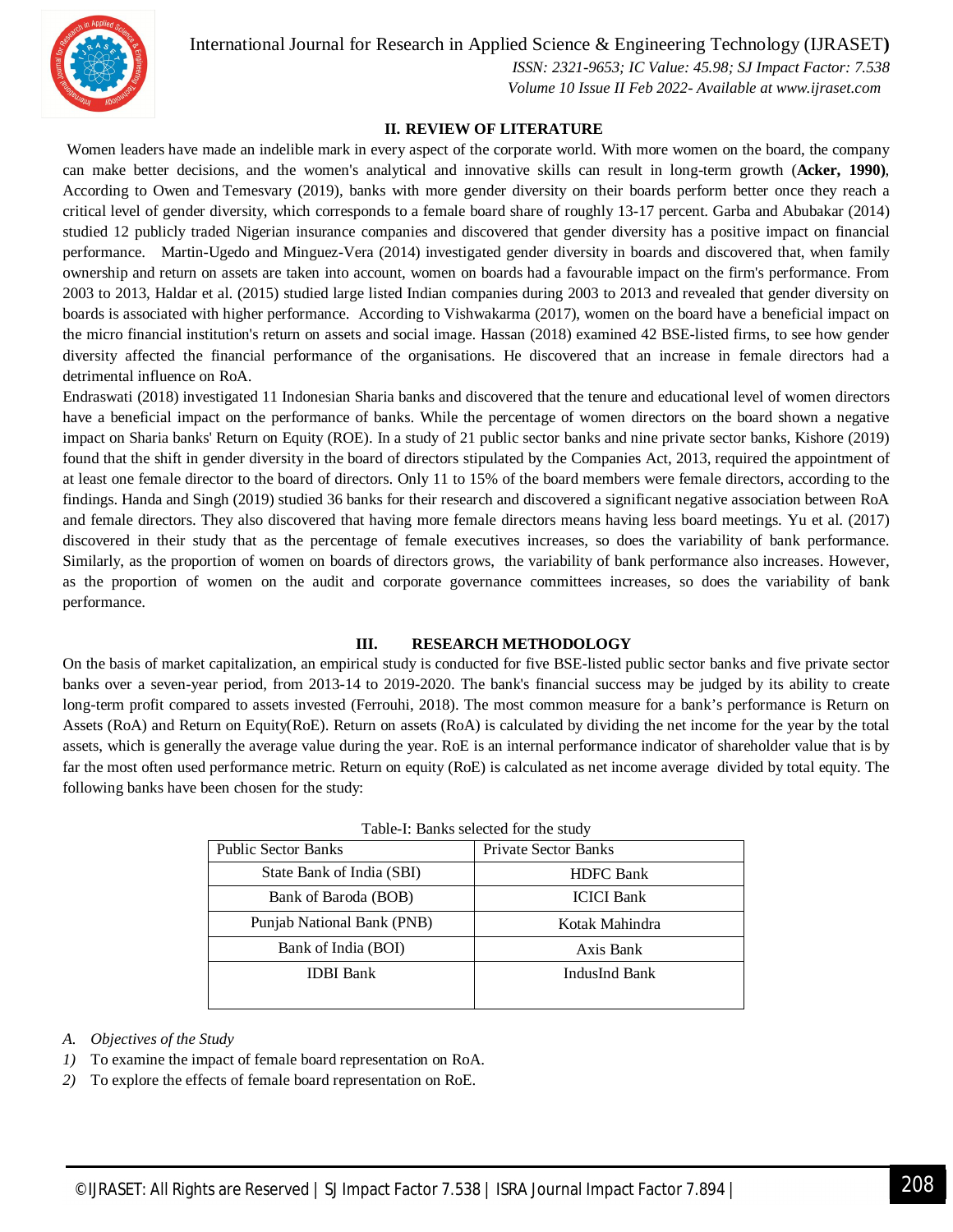

 *ISSN: 2321-9653; IC Value: 45.98; SJ Impact Factor: 7.538*

 *Volume 10 Issue II Feb 2022- Available at www.ijraset.com*

#### **IV. RESULTS AND DISCUSSION**

Table II shows that after implementation of Companies Act, 2013 to mandate at least one woman director in the board, there is increase in the number of women directors in the boards of public and private banks in the year 2019-20 as compared to 2013-14 except PNB and Axis Bank.

| raone 11. I emane Directors |                         |                         |  |  |  |  |  |  |
|-----------------------------|-------------------------|-------------------------|--|--|--|--|--|--|
|                             | 2013-14                 | 2019-20                 |  |  |  |  |  |  |
|                             | <b>Female Directors</b> | <b>Female Directors</b> |  |  |  |  |  |  |
| <b>SBI</b>                  | 1                       | 2                       |  |  |  |  |  |  |
| <b>BOB</b>                  | 0                       | $\overline{2}$          |  |  |  |  |  |  |
| <b>PNB</b>                  | 1                       | 1                       |  |  |  |  |  |  |
| <b>IDBI</b>                 |                         | 2                       |  |  |  |  |  |  |
| Bank of India               |                         | 2                       |  |  |  |  |  |  |
| <b>HDFC</b> Bank            |                         | $\overline{c}$          |  |  |  |  |  |  |
| <b>ICICI Bank</b>           |                         | $\overline{2}$          |  |  |  |  |  |  |
| Kotak Mahindra              | 0                       |                         |  |  |  |  |  |  |
| Axis Bank                   | 3                       | 1                       |  |  |  |  |  |  |
| <b>IndusInd Bank</b>        |                         | $\overline{c}$          |  |  |  |  |  |  |

Table II: Female Directors

Source: Annual Reports (various issues)

#### *A. Return on Assets (ROA)*

Return on assets (RoA) is a financial statistic that measures how profitable a bank is in relative to its total assets. A greater RoA implies that a bank is more effective and productive in managing its balance sheet to create profits, whilst a lower ROA suggests that there is still space for development.

Table III shows that the Return on Asset of various banks registered a negative CAGR of 7.38 percent in SBI, a negative CAGR of 32.08 percent in BOB, a negative CAGR of 32.85 percent in PNB, a negative CAGR of 243.50 percent in IDBI, a negative CAGR of 197.06 percent in BOI, a negative CAGR of 8.38 percent in ICICI, a negative CAGR of 1.64 percent in Kotak Mahindra Bank, a negative CAGR of 26.82 percent in Axis bank and in IndusInd bank, a 2.28 percent negative. While HDFC's CAGR was found to be positive by 0.07 percent.

|         |            |            |            |             |            |             |              | <b>KOTAK</b>   |             |                 |
|---------|------------|------------|------------|-------------|------------|-------------|--------------|----------------|-------------|-----------------|
|         |            |            |            |             |            |             |              | <b>MAHINDR</b> |             |                 |
| Years   | <b>SBI</b> | <b>BOB</b> | <b>PNB</b> | <b>IDBI</b> | <b>BOI</b> | <b>HDFC</b> | <b>ICICI</b> | A              | <b>AXIS</b> | <b>INDUSIND</b> |
| 2013-14 | 0.65       | 0.75       | 0.65       | 0.34        | 0.53       | 2.00        | 1.78         | 2.1            | 1.78        | 1.81            |
| 2014-15 | 0.68       | 0.49       | 0.53       | 0.25        | 0.29       | 2.02        | 1.86         | 2.3            | 1.83        | 1.90            |
| 2015-16 | 0.45       | $-0.78$    | $-0.63$    | $-1.00$     | $-0.99$    | 1.92        | 1.49         | 1.6            | 1.72        | 1.91            |
| 2016-17 | 0.41       | 0.20       | 0.19       | $-1.40$     | $-0.25$    | 1.88        | 1.35         | 1.73           | 0.65        | 1.86            |
| 2017-18 | $-0.18$    | $-0.34$    | $-1.6$     | $-2.46$     | $-0.91$    | 1.93        | 0.87         | 1.73           | 0.04        | 1.90            |
| 2018-19 | 0.02       | 0.06       | $-1.25$    | $-4.68$     | $-0.84$    | 1.90        | 0.39         | 1.69           | 0.63        | 1.39            |
| 2019-20 | 0.38       | 0.05       | 0.04       | $-4.26$     | $-0.43$    | 2.01        | 0.81         | 1.87           | 0.2         | 1.54            |
| CAGR%   | $-7.38$    | $-32.08$   | $-32.85$   | $-243.5$    | $-197.06$  | 0.07        | $-8.38$      | $-1.64$        | $-26.82$    | $-2.28$         |

Table III: Return on Assets (RoA) (in %age)

Source: Annual Reports (various issues)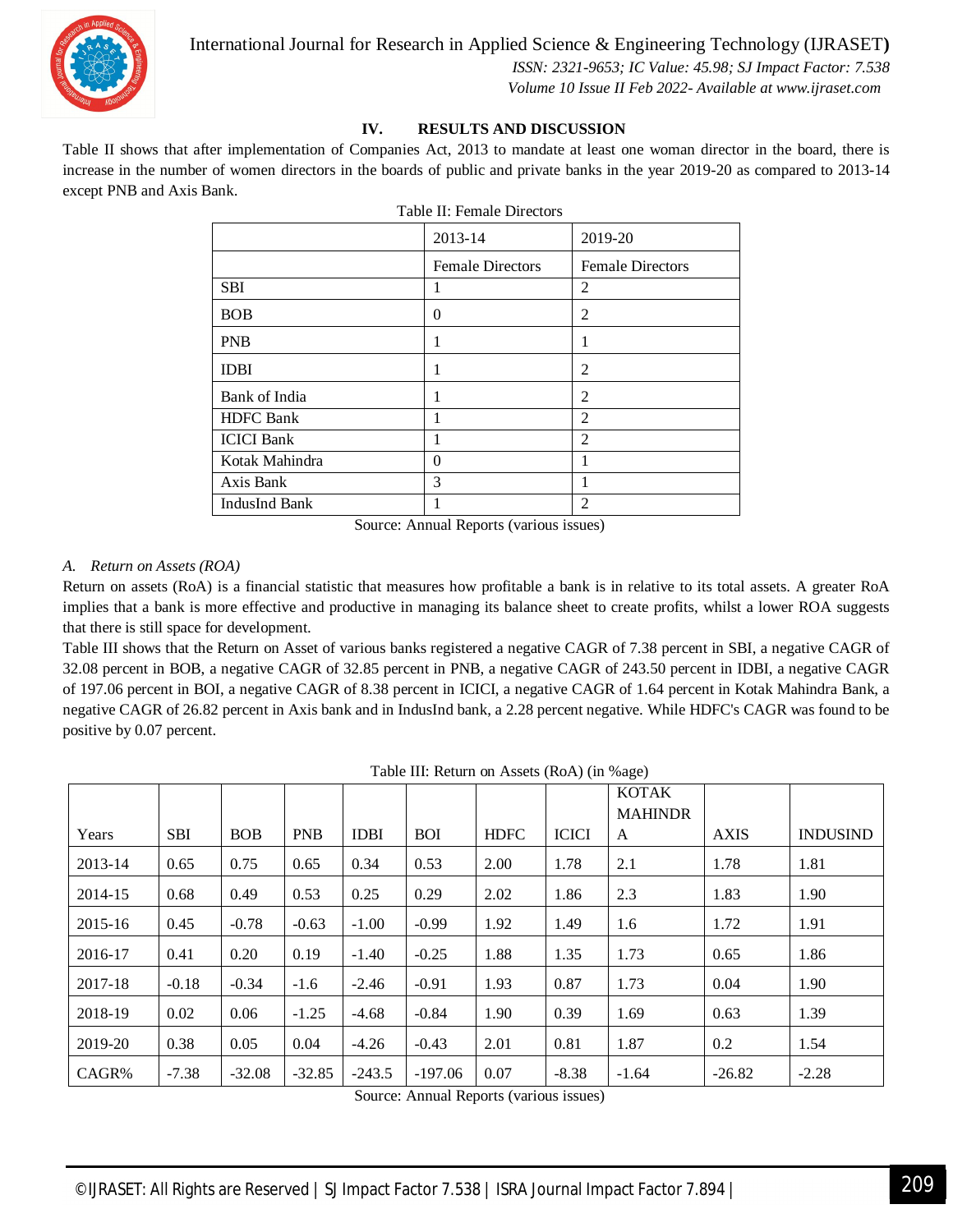

#### *B. Return on Equity (RoE)*

Table 5.3 shows that the Return on Equity of various banks registered negative CAGR of 3.63 percent in SBI, negative CAGR of 29.20 percent in BOB, negative CAGR of 33.57 percent in PNB, negative CAGR of 236.07 percent in IDBI, negative CAGR of 201.53 percent in BOI, positive CAGR of 3.32 percent in HDFC, negative CAGR of 9.32 percent in ICICI, negative CAGR of 0.12 percent in Kotak Mahindra Bank, negative CAGR of 24.94 percent in Axis bank and negative CAGR of 2.61 percent in IndusInd bank.

| Years   | <b>SBI</b> | <b>BOB</b> | <b>PNB</b> | <b>IDBI</b> | <b>BOI</b> | <b>HDFC</b> | <b>ICICI</b> | KOTAK<br><b>MAHINDRA</b> | <b>AXIS</b> | <b>INDUSIND</b> |
|---------|------------|------------|------------|-------------|------------|-------------|--------------|--------------------------|-------------|-----------------|
| 2013-14 | 10.03      | 13.80      | 10.17      | 5.42        | 11.16      | 21.28       | 14.02        | 13.82                    | 17.43       | 17.48           |
| 2014-15 | 10.62      | 9.21       | 8.48       | 3.92        | 6.32       | 19.37       | 14.55        | 14.12                    | 17.75       | 18.59           |
| 2015-16 | 7.30       | $-13.65$   | $-10.87$   | $-16.37$    | $-23.02$   | 18.26       | 11.62        | 10.97                    | 16.81       | 16.78           |
| 2016-17 | 6.97       | 3.44       | 3.59       | 26.28       | $-7.78$    | 17.95       | 10.66        | 13.23                    | 6.76        | 15.26           |
| 2017-18 | $-3.78$    | $-5.81$    | $-32.44$   | $-58.3$     | $-31.07$   | 17.87       | 6.81         | 12.55                    | 0.11        | 16.48           |
| 2018-19 | 0.42       | 0.92       | $-24.20$   | $-48.94$    | $-24.57$   | 16.5        | 3.24         | 12.18                    | 7.19        | 13.25           |
| 2019-20 | 7.74       | 1.23       | 0.58       | $-46.82$    | $-12.41$   | 16.8        | 7.07         | 13.7                     | 2.34        | 14.53           |
| CAGR%   | $-3.63$    | $-29.20$   | $-33.57$   | $-236.07$   | $-201.53$  | $-3.32$     | $-9.32$      | $-0.12$                  | $-24.94$    | $-2.61$         |

Table IV: Return on Equity (RoE) (in %age)

Source: Annual Reports (various issues)

#### **V. CONCLUSION**

Based on the information presented above, it is determined that there is an increase in the number of female directors on the board in 2019-20 as compared to 2013-14. However, it does not result in a rise in the banks' RoA and RoE. CAGR percent demonstrates that, with the exception of HDFC Bank, all other banks have a negative CAGR percent of RoA. All of the banks under consideration have a negative CAGR percent of RoE. There is no effect of increasing the number of female directors on the performance of the banks. It is advised that an in-depth qualitative research be conducted to examine the impact of Women Directors' participation on the board.

#### **REFERENCES**

- [1] Acker, J. (1990). Hierarchies, Jobs, Bodies: A Theory of Gendered Organizations. Gender & Society, 4(2), 13
- [2] Endraswati, H. (2018). Gender Diversity in Board of Directors and Firm Performance: A Study in Indonesia Sharia Banks. Review of Integrative Business and Economics Research , 7 (1), 299-311.
- [3] Ferreira, D. (2010). Board Diversity (Ch. 12). United Kingdom: London School of Economics. http://personal.lse.ac.uk/FERREIRD/Board%20Diversity%20version%201.pdf
- [4] Ferrouhi, El Mehdi (2018): Determinants of banks' profitability and performance: an overview. Contemporary Research in Commerce and Management, 4(1 April 2018), 61-74.
- [5] Gail, R. & Dechant, K. (1997). Building a business case for diversity. The Academy of Management Executive, 11 (3), 21-31.
- [6] Garba, T., & Abubakar, B. A. (2014). Corporate Board Diversity and Financial Performance of Insurance Companies in Nigeria: An Application of Panel Data. Asian Economic and Financial Review, 4(2), 257-277.
- [7] Haldar, A., Shah, R., & Rao, S. N. (2015). Gender Diversity in Large Listed Indian Companies, Corporate Ownership & Control, 12(3), 573-580.
- [8] Handa, R., & Singh B. (2019). Does Gender Diversity of Boards Affect Performance? Evidence from Indian Banking Sector. IUP Journal of Bank Management, 18 (2), 41-56.
- [9] Hassan, Z., & Dankwano, R. N. (2018). Impact of Gender Diversity on Indian Firm's Financial Performance. International Journal of Management, Accounting and Economics, 5(5), 320-341.
- [10] Kishore, K. (2019). Women Directors on Corporate Boards: An Empirical Study of Indian Banks. IUP Journal of Corporate Governance, 18(1), 23-34.
- [11] Martin-Ugedo, J. F., & Minguez-Vera, A. (2014). Firm performance and women on the board: Evidence from Spanish small and medium-sized enterprises. Feminist Economics, 20(3), 136-162.
- [12] Owen, Ann L., and Judit Temesvary (2019). "Gender Diversity on Bank Board of Directors and Performance," FEDS Notes. Washington: Board of Governors of the Federal Reserve System, February 12, 2019, https://doi.org/10.17016/2380-7172.2270.
- [13] Shafique, Y., Idress, S., & Yousaf, H. (2014). Impact of Boards Gender Diversity on Firms Profitability: Evidence from Banking Sector of Pakistan. European Journal of Business and Management, 6(7), 296-307.
- [14] Terjesen, S. S. (2009). Women directors on corporate boards: A review and research agenda. Corporate governance: an international review, 17(3), 320-337.
- [15] Vishawakarma, R. (2017) Women on Board and its Impact on Performance: Evidence from Microfinance Sector, Indian Journal of Corporate Governance, 10 (1) 58–73.
- [16] Yu B., Lenard M. J., York E.A., and Wu S. (2017). Female Leadership in Banking and Bank Risk. Academy of Accounting and Financial Studies Journal, 21 (3), 1-19.
- [17] Zehra, F., & Sarim, M. (2017). A comparative study of gender equality in public and private sector boards in India. Journal of Marketing & Management Research , 7 (5), 25-39.